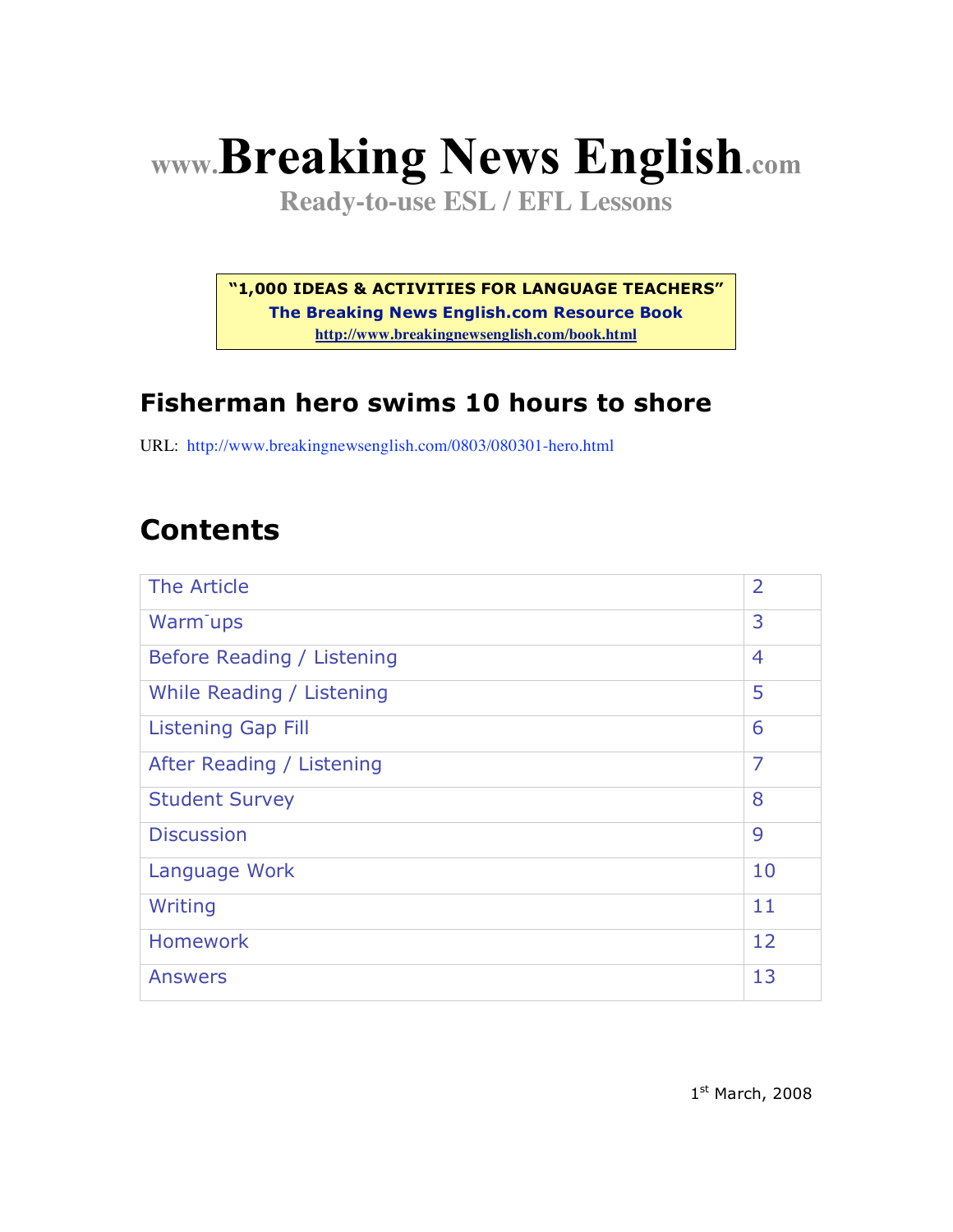## **THE ARTICLE**

An Australian fisherman has been hailed a national hero after he swam for 10 hours in shark-infested waters to help his colleagues. Michael Williams, 39, amazed rescue workers and emergency services after his marathon 12-kilometre swim off the coast of New South Wales. His shrimp trawler hit a coral reef and sank very quickly. There was no time to radio for help so Williams and the two other fishermen on the boat had no choice but to jump into the sea. The three men became separated in the dark and Williams decided to swim to the shore. His feat of endurance amazed rescue workers and the fishing community. His efforts meant he was able to save one of his two crew mates. A rescue helicopter pulled John Jarrett, 41, from the ocean soon after Williams raised the alarm.

\_\_\_\_\_\_\_\_\_\_\_\_\_\_\_\_\_\_\_\_\_\_\_\_\_\_\_\_\_\_\_\_\_\_\_\_\_\_\_\_\_\_\_\_\_\_\_\_\_\_\_\_\_\_\_\_\_\_\_\_\_\_\_\_\_\_\_\_\_\_\_

Emergency services called off the search for the third man, the boat's captain, Charlie Picton. Police said evidence suggested he had drowned. Police officers described the survival of Williams and Jarrett as nothing short of "miraculous". A search and rescue specialist, Steve Willis said very few people could survive such an ordeal. He told reporters: "The expected survival time for most people in those conditions would be a few hours." Williams is making a full recovery in hospital, suffering from cuts and bruises, exhaustion and sunburn. Jarrett is also doing well after being severely dehydrated. He never doubted his survival, telling the media: "I've got a determination like no other person…I wasn't going to die out there, no way." He did add that he would never go to sea again.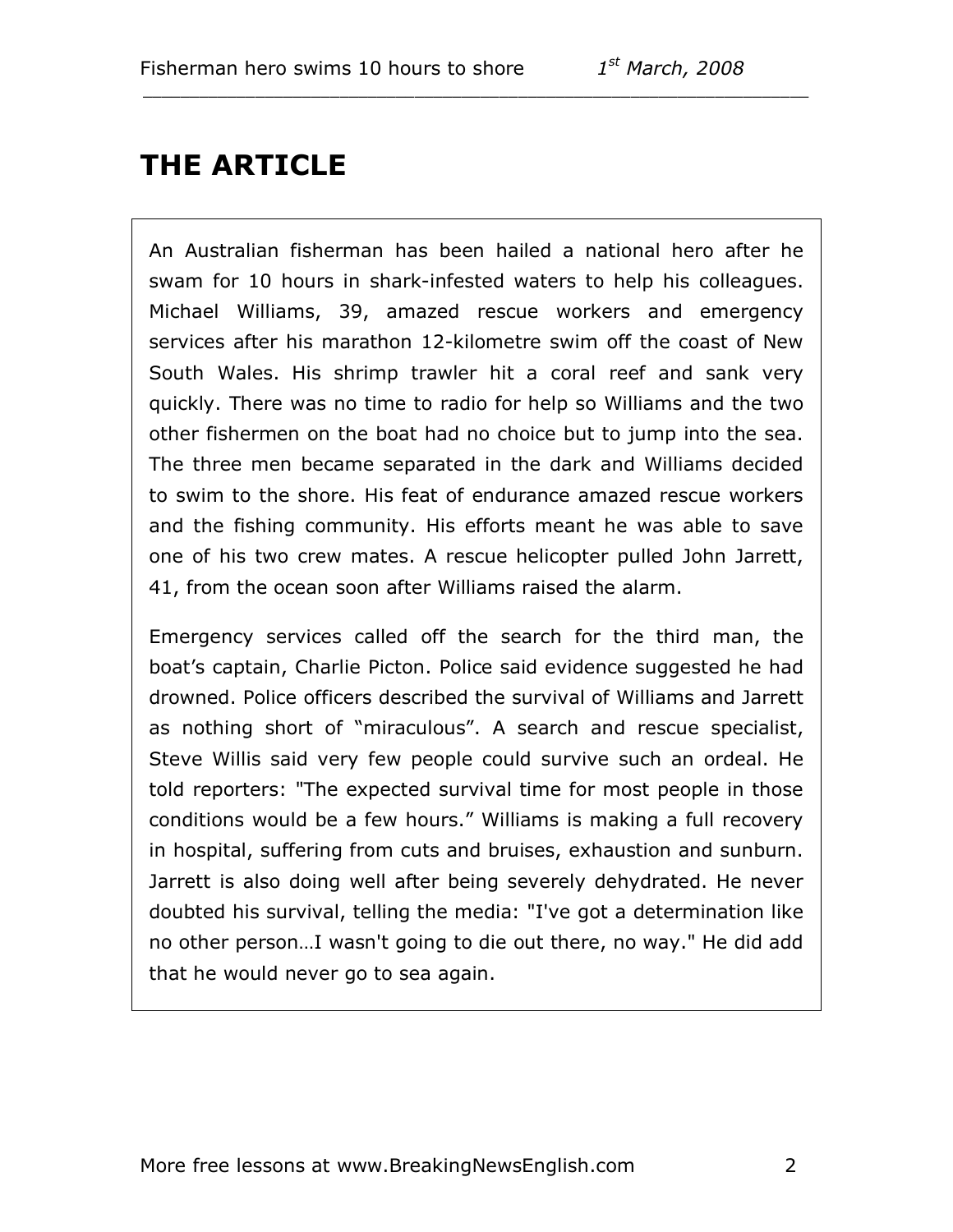#### **WARM-UPS**

**1. HEROES:** Walk around the class and talk to other students about heroes. Change partners often. After you finish, sit with your original partner(s) and share what you found out.

\_\_\_\_\_\_\_\_\_\_\_\_\_\_\_\_\_\_\_\_\_\_\_\_\_\_\_\_\_\_\_\_\_\_\_\_\_\_\_\_\_\_\_\_\_\_\_\_\_\_\_\_\_\_\_\_\_\_\_\_\_\_\_\_\_\_\_\_\_\_\_

**2. CHAT:** In pairs / groups, decide which of these topics or words from the article are most interesting and which are most boring. Have a chat about the topics you liked. Change topics and partners frequently.

*fisherman / national hero / shark-infested waters / rescue workers / endurance / drowned / survival / miraculous / making a full recovery / determination / sea*

**3. I'M THE HERO:** With your partner, make up your hero story using the above words. Change partners and share your stories.

**4. NATIONAL HERO:** Decide who the national heroes are in your country.? Change partners and share what you talked about.

|    | Hero                  | Why he/she is a hero | Is he/she a hero to all? |
|----|-----------------------|----------------------|--------------------------|
| а. | from history          |                      |                          |
|    | b. in government now  |                      |                          |
|    | c. a sports figure    |                      |                          |
|    | d. a music artist     |                      |                          |
|    | e. a religious figure |                      |                          |
|    | the environment       |                      |                          |
| g. | an average person     |                      |                          |

**5. MY HERO:** With your partner, talk about any heroes you have in the categories below. Why are they heroes? Change partners and share your findings.

- 
- national hero movie hero • sporting hero<br>• local hero
- 
- 
- 
- 
- local hero world hero
	- English teacher hero

**6. SURVIVAL:** Spend one minute writing down all of the different words you associate with the word 'survival'. Share your words with your partner(s) and talk about them. Together, put the words into different categories.

**7. QUICK ROLE PLAY:** Students A **strongly** believe that everyone needs a hero; Students B **strongly** disagree. Change partners again and talk about your roles and conversations.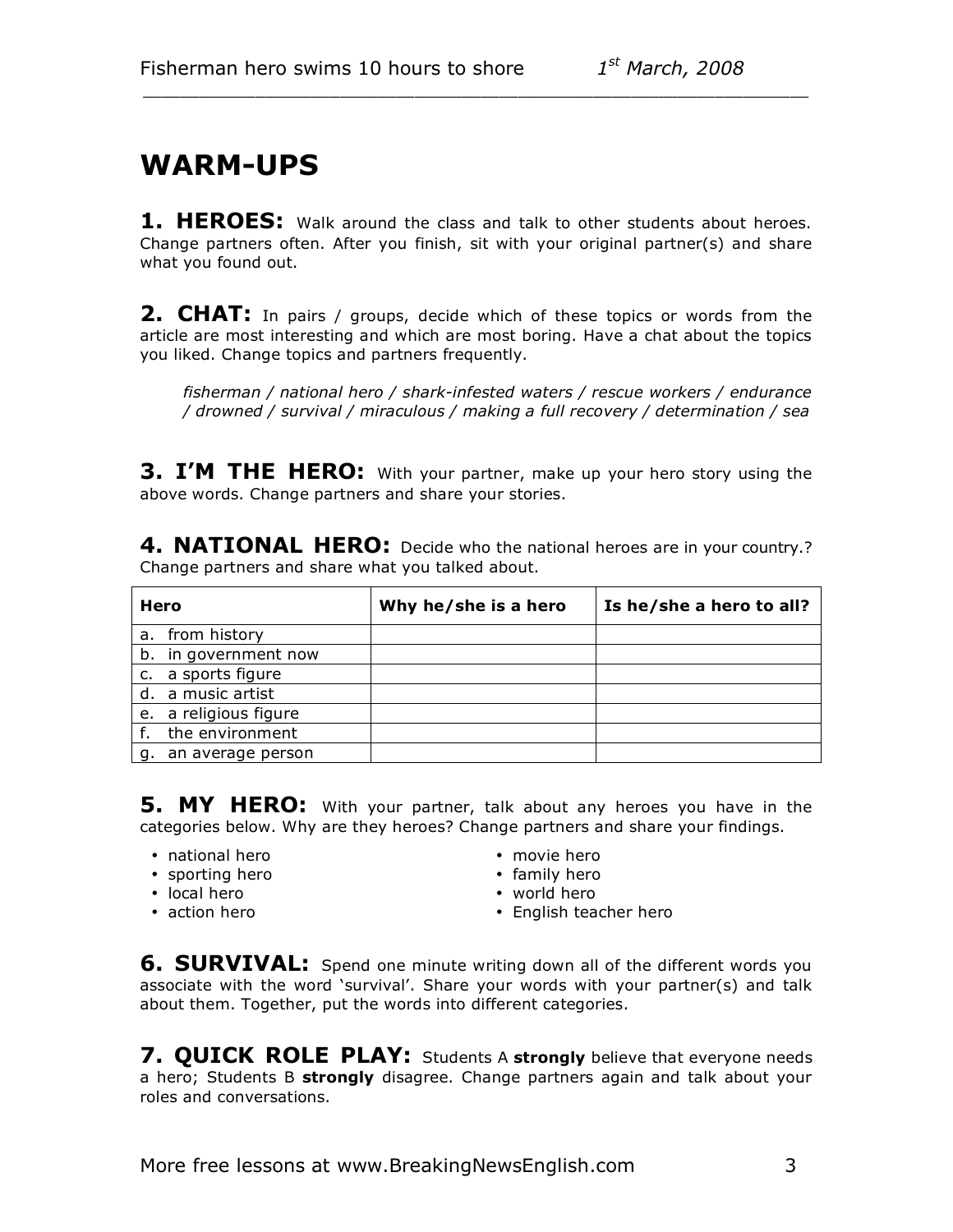## **BEFORE READING / LISTENING**

**1. TRUE / FALSE:** Look at the article's headline and guess whether these sentences are true (T) or false (F):

\_\_\_\_\_\_\_\_\_\_\_\_\_\_\_\_\_\_\_\_\_\_\_\_\_\_\_\_\_\_\_\_\_\_\_\_\_\_\_\_\_\_\_\_\_\_\_\_\_\_\_\_\_\_\_\_\_\_\_\_\_\_\_\_\_\_\_\_\_\_\_

|                                                                   | $ -$  |
|-------------------------------------------------------------------|-------|
| b. The fisherman's boat sank in shark-infested waters.            | T/F   |
| a. An Australian fisherman has broken a marathon swimming record. | T / F |

- c. The fisherman radioed for help before he jumped into the sea.  $T/F$
- d. The fisherman's heroism saved the life of one of his colleagues.  $T/F$
- e. The police described the fisherman's survival as being a miracle.  $T/F$
- f. The fisherman is not making such a speedy recovery in hospital.  $T/F$
- g. Another fisherman was suffering from a lack of water. T/F
- h. The other fisherman is looking forward to going to sea again.  $T/F$

#### **2. SYNONYM MATCH:** Match the following synonyms from the article:

1. hailed *a.* fishing boat 2 trawler *b.* willpower 3. choice *c.* stamina 4. feat *d.* nightmare 5. endurance *e.* called 6. called off *f.* signs 7. evidence *g.* fatigue 8. ordeal *h.* effort 9. exhaustion *i.* stopped 10. determination *j.* option

**3. PHRASE MATCH:** Match the following phrases from the article (sometimes more than one combination is possible):

- 
- 2 he swam for 10 hours in *b.* radio for help
- 3. There was no time to *c.* recovery in hospital
- 
- 5. His feat of endurance amazed *e.* shark-infested waters
- 6. Emergency services called off the *f.* such an ordeal
- 7. nothing short of *g.* national hero
- 8. very few people could survive *h.* survival
- 9. Williams is making a full *i.* "miraculous"
- 10. He never doubted his *j.* to jump into the sea
- 1. hailed a *a.* rescue workers
	-
	-
- 4. had no choice but *d.* search for the third man
	-
	-
	-
	-
	-
	-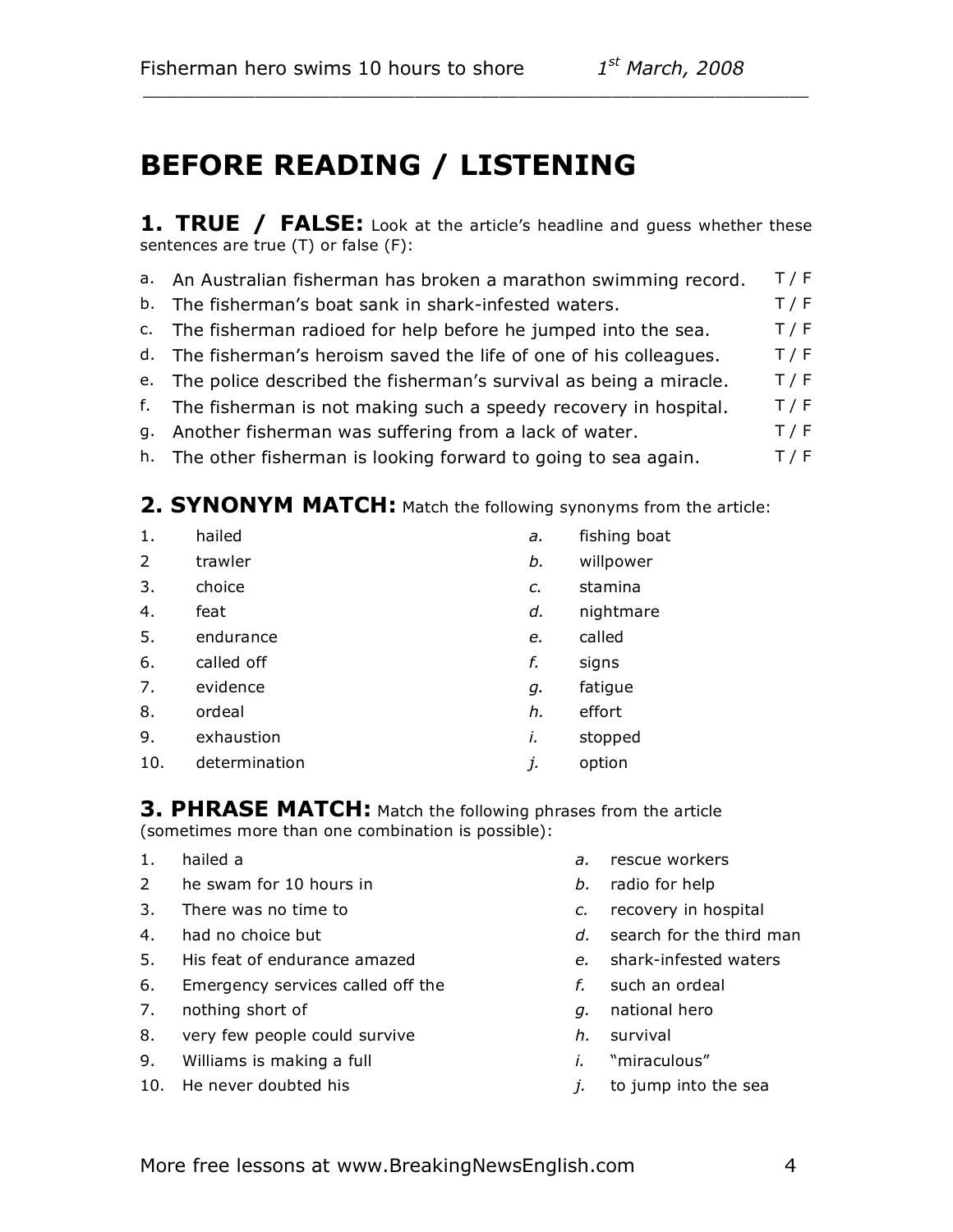$\overline{\phantom{a}}$  . The set of the set of the set of the set of the set of the set of the set of the set of the set of the set of the set of the set of the set of the set of the set of the set of the set of the set of the set o

#### **WHILE READING / LISTENING**

**GAP FILL:** Put the words into the gaps in the text.

An Australian fisherman has been \_\_\_\_\_\_\_\_\_\_ a national hero after he swam for 10 hours in shark-infested \_\_\_\_\_\_\_\_\_\_ to help his colleagues. Michael Williams, 39, amazed rescue workers and emergency services after his marathon 12-kilometre swim off the \_\_\_\_\_\_\_\_\_\_ of New South Wales. His shrimp trawler hit a coral reef and sank very quickly. There was no time to radio for **willy so Williams and the two other fishermen on the boat** had no \_\_\_\_\_\_\_\_\_\_ but to jump into the sea. The three men became separated in the dark and Williams decided to swim to the \_\_\_\_\_\_\_\_\_\_. His \_\_\_\_\_\_\_\_\_\_ of endurance amazed rescue workers and the fishing community. His efforts meant he was able to save one of his two crew mates. A rescue helicopter pulled John Jarrett, 41, from the ocean soon after Williams raised the *choice coast alarm hailed shore help feat waters*

\_\_\_\_\_\_\_\_\_\_\_\_\_\_\_\_\_\_\_\_\_\_\_\_\_\_\_\_\_\_\_\_\_\_\_\_\_\_\_\_\_\_\_\_\_\_\_\_\_\_\_\_\_\_\_\_\_\_\_\_\_\_\_\_\_\_\_\_\_\_\_

Emergency services called The search for the third man, the boat's captain, Charlie Picton. Police said evidence suggested he had **Suggested he had has a property continues** a Police officers described the survival of Williams and Jarrett as nothing short of "\_\_\_\_\_\_\_\_\_\_\_\_\_". A search and rescue specialist, Steve Willis said very few people could survive such an \_\_\_\_\_\_\_\_\_\_. He told reporters: "The expected survival time for most people in those conditions would be a few hours." Williams is making a \_\_\_\_\_\_\_\_\_ recovery in hospital, suffering from cuts and \_\_\_\_\_\_\_\_\_\_, exhaustion and sunburn. Jarrett is also doing well after being severely dehydrated. He never \_\_\_\_\_\_\_\_\_\_ his survival, telling the media: "I've got a determination like no other person…I wasn't going to die out there, no way." He did add that he would never go to \_\_\_\_\_\_\_\_\_\_ again. *doubted miraculous full off sea drowned bruises ordeal*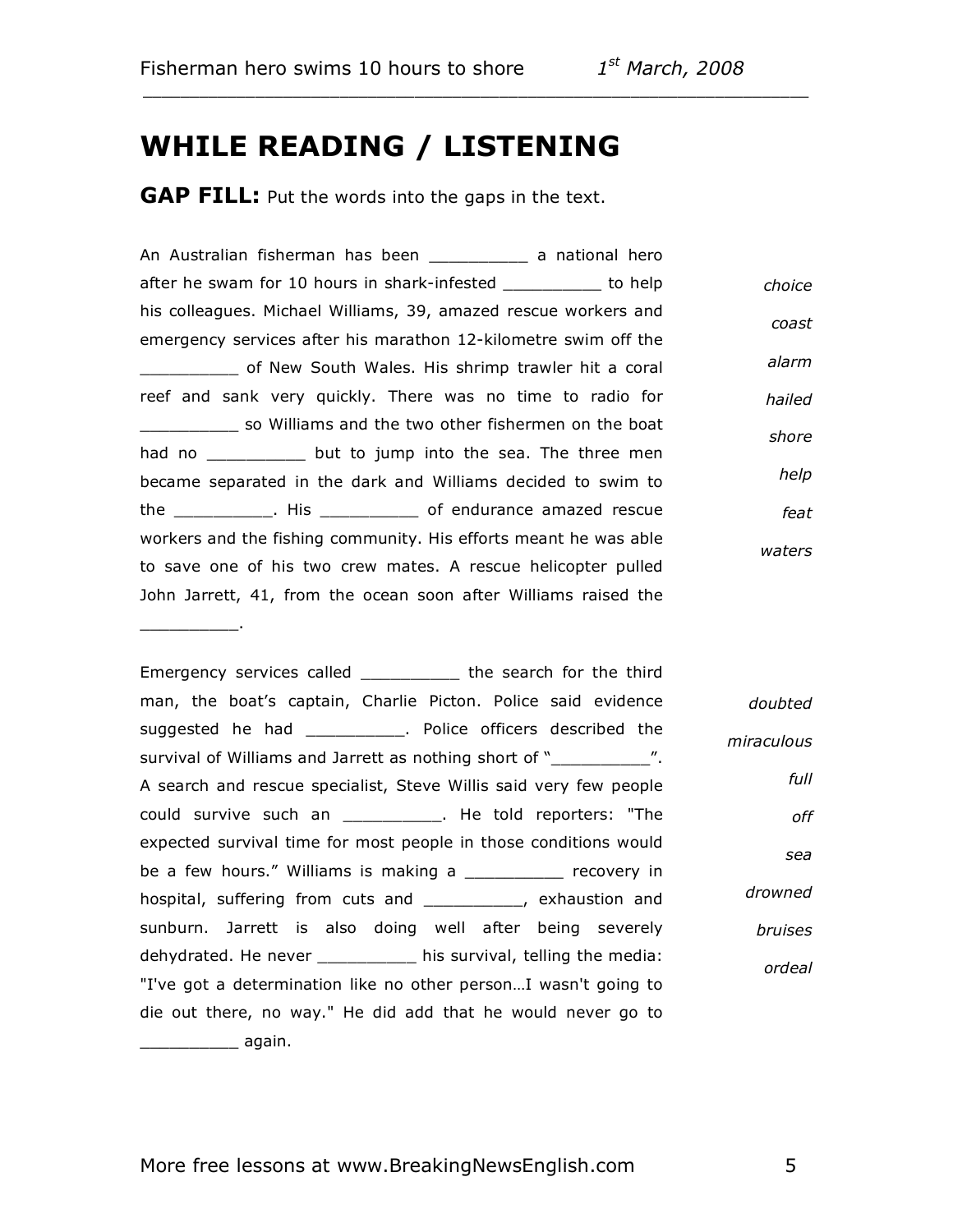\_\_\_\_\_\_\_\_\_\_\_\_\_\_\_\_\_.

\_\_\_\_\_\_\_\_\_\_\_\_\_\_\_\_\_.

#### **LISTENING: Listen and fill in the spaces.**

An Australian fisherman \_\_\_\_\_\_\_\_\_\_\_\_\_\_\_\_\_\_\_\_ national hero after he swam for 10 hours in shark-infested \_\_\_\_\_\_\_\_\_\_\_\_\_\_\_\_\_ colleagues. Michael Williams, 39, amazed rescue workers and emergency services after his marathon 12-kilometre swim \_\_\_\_\_\_\_\_\_\_\_\_\_\_\_\_\_ New South Wales. His shrimp trawler hit a coral reef and sank very quickly. There was no \_\_\_\_\_\_\_\_\_\_\_\_\_\_\_ help so Williams and the two other fishermen on the boat had no choice **the sea.** The three men became separated in the dark and Williams decided to swim to the shore. His amazed rescue workers and the fishing community. His efforts \_\_\_\_\_\_\_\_\_\_\_\_\_\_\_\_\_\_\_\_ to save one of his two crew mates. A rescue helicopter pulled John Jarrett, 41, from the ocean soon after Williams

\_\_\_\_\_\_\_\_\_\_\_\_\_\_\_\_\_\_\_\_\_\_\_\_\_\_\_\_\_\_\_\_\_\_\_\_\_\_\_\_\_\_\_\_\_\_\_\_\_\_\_\_\_\_\_\_\_\_\_\_\_\_\_\_\_\_\_\_\_\_\_

Emergency services called \_\_\_\_\_\_\_\_\_\_\_\_\_\_\_\_\_\_\_\_ the third man, the boat's captain, Charlie Picton. Police said evidence suggested \_\_\_\_\_\_\_\_\_\_\_\_\_\_\_\_\_\_. Police officers described the survival of Williams and Jarrett "miraculous". A search and rescue specialist, Steve Willis said very few people could survive \_\_\_\_\_\_\_\_\_\_\_\_\_\_\_\_\_\_\_. He told reporters: "The expected survival time for most people in those conditions would be a few hours." Williams is making the same thospital, suffering from cuts and bruises, exhaustion and sunburn. Jarrett is also doing well after being \_\_\_\_\_\_\_\_\_\_\_\_\_\_\_\_\_\_\_\_. He never doubted his survival, telling the media: "I've got a determination like no other person…I wasn't going to die out there, no way." He did add that he would never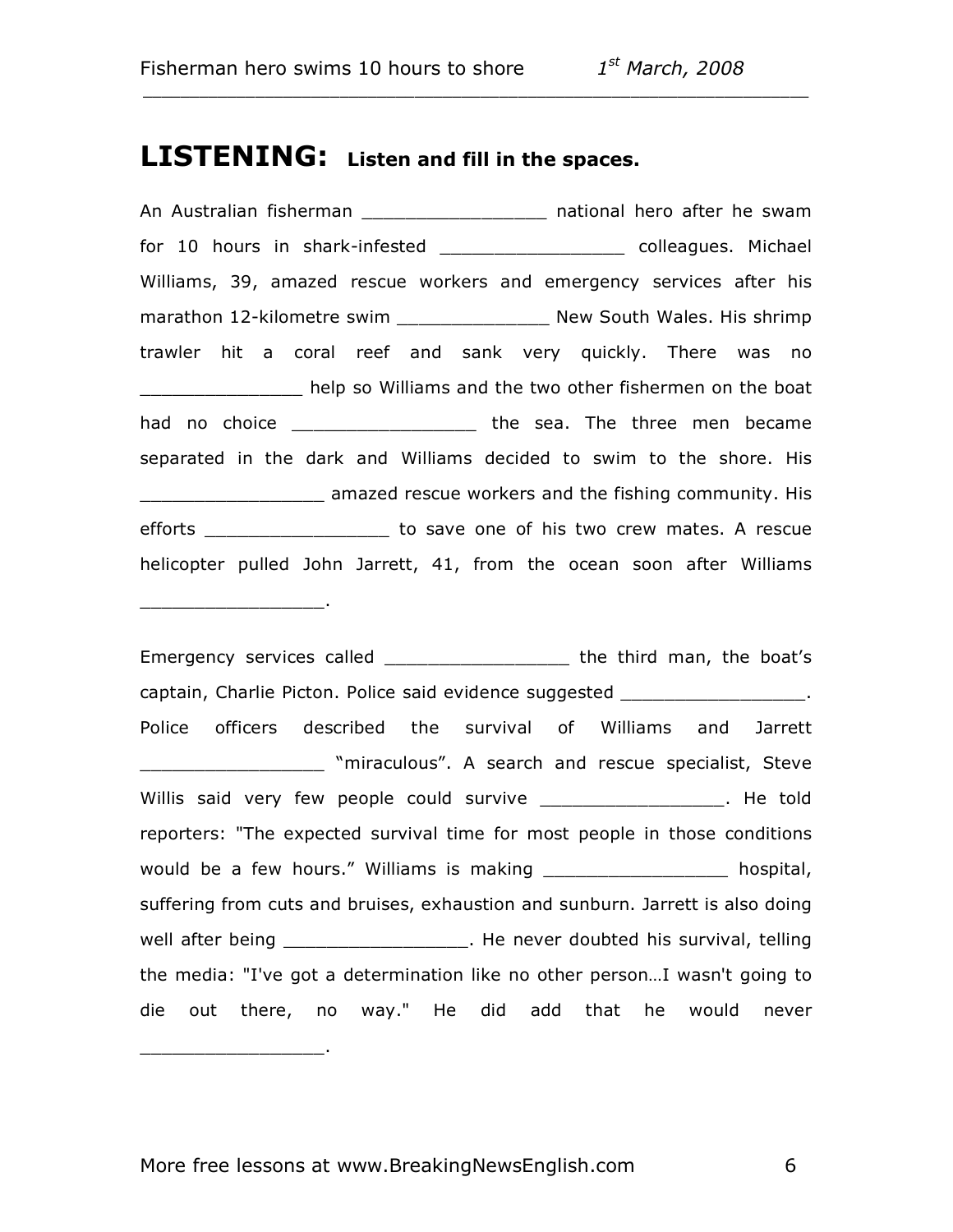# **AFTER READING / LISTENING**

**1. WORD SEARCH:** Look in your dictionaries / computer to find collocates, other meanings, information, synonyms … for the words **'national'** and **'hero'**.

\_\_\_\_\_\_\_\_\_\_\_\_\_\_\_\_\_\_\_\_\_\_\_\_\_\_\_\_\_\_\_\_\_\_\_\_\_\_\_\_\_\_\_\_\_\_\_\_\_\_\_\_\_\_\_\_\_\_\_\_\_\_\_\_\_\_\_\_\_\_\_

| national | hero |
|----------|------|
|          |      |
|          |      |
|          |      |

- Share your findings with your partners.
- Make questions using the words you found.
- Ask your partner / group your questions.

**2. ARTICLE QUESTIONS:** Look back at the article and write down some questions you would like to ask the class about the text.

- Share your questions with other classmates / groups.
- Ask your partner / group your questions.

**3. GAP FILL:** In pairs / groups, compare your answers to this exercise. Check your answers. Talk about the words from the activity. Were they new, interesting, worth learning…?

**4. VOCABULARY:** Circle any words you do not understand. In groups, pool unknown words and use dictionaries to find their meanings.

**5. TEST EACH OTHER:** Look at the words below. With your partner, try to recall exactly how these were used in the text:

| • hailed      | • evidence          |
|---------------|---------------------|
| • amazed      | • short             |
| $\cdot$ reef  | • ordeal            |
| • choice      | • recovery          |
| $\cdot$ feat  | • doing well        |
| $\cdot$ alarm | no way<br>$\bullet$ |
|               |                     |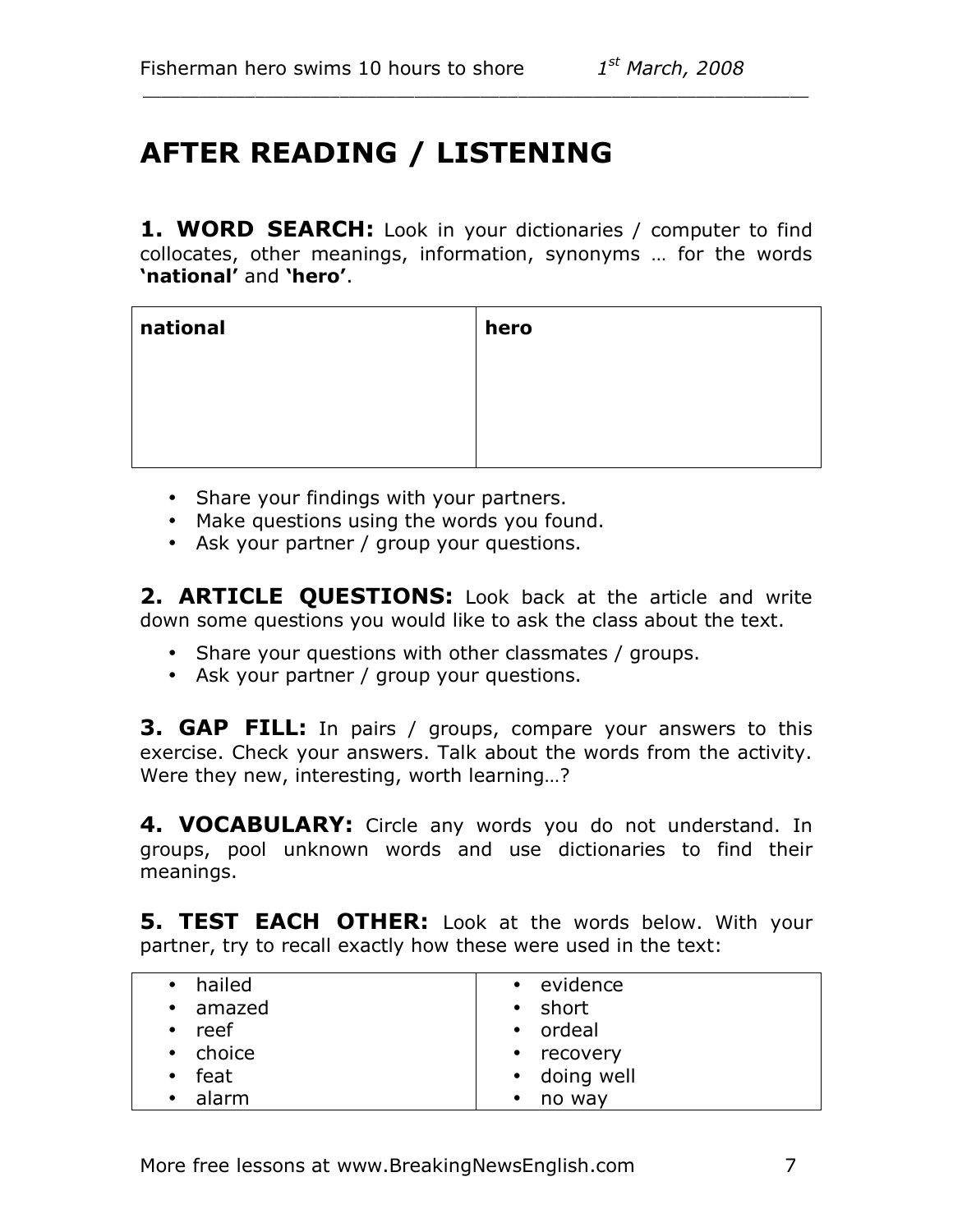#### **STUDENT HEROISM SURVEY**

Write five GOOD questions about heroism in the table. Do this in pairs. Each student must write the questions on his / her own paper.

\_\_\_\_\_\_\_\_\_\_\_\_\_\_\_\_\_\_\_\_\_\_\_\_\_\_\_\_\_\_\_\_\_\_\_\_\_\_\_\_\_\_\_\_\_\_\_\_\_\_\_\_\_\_\_\_\_\_\_\_\_\_\_\_\_\_\_\_\_\_\_

When you have finished, interview other students. Write down their answers.

| STUDENT 1 | STUDENT 2 | <b>STUDENT 3</b> |
|-----------|-----------|------------------|
|           |           |                  |
|           |           |                  |
|           |           |                  |
|           |           |                  |
|           |           |                  |
|           |           |                  |
|           |           |                  |
|           |           |                  |
|           |           |                  |
|           |           |                  |
|           |           |                  |
|           |           |                  |
|           |           |                  |
|           |           |                  |
|           |           |                  |
|           |           |                  |
|           |           |                  |

- Now return to your original partner and share and talk about what you found out. Change partners often.
- Make mini-presentations to other groups on your findings.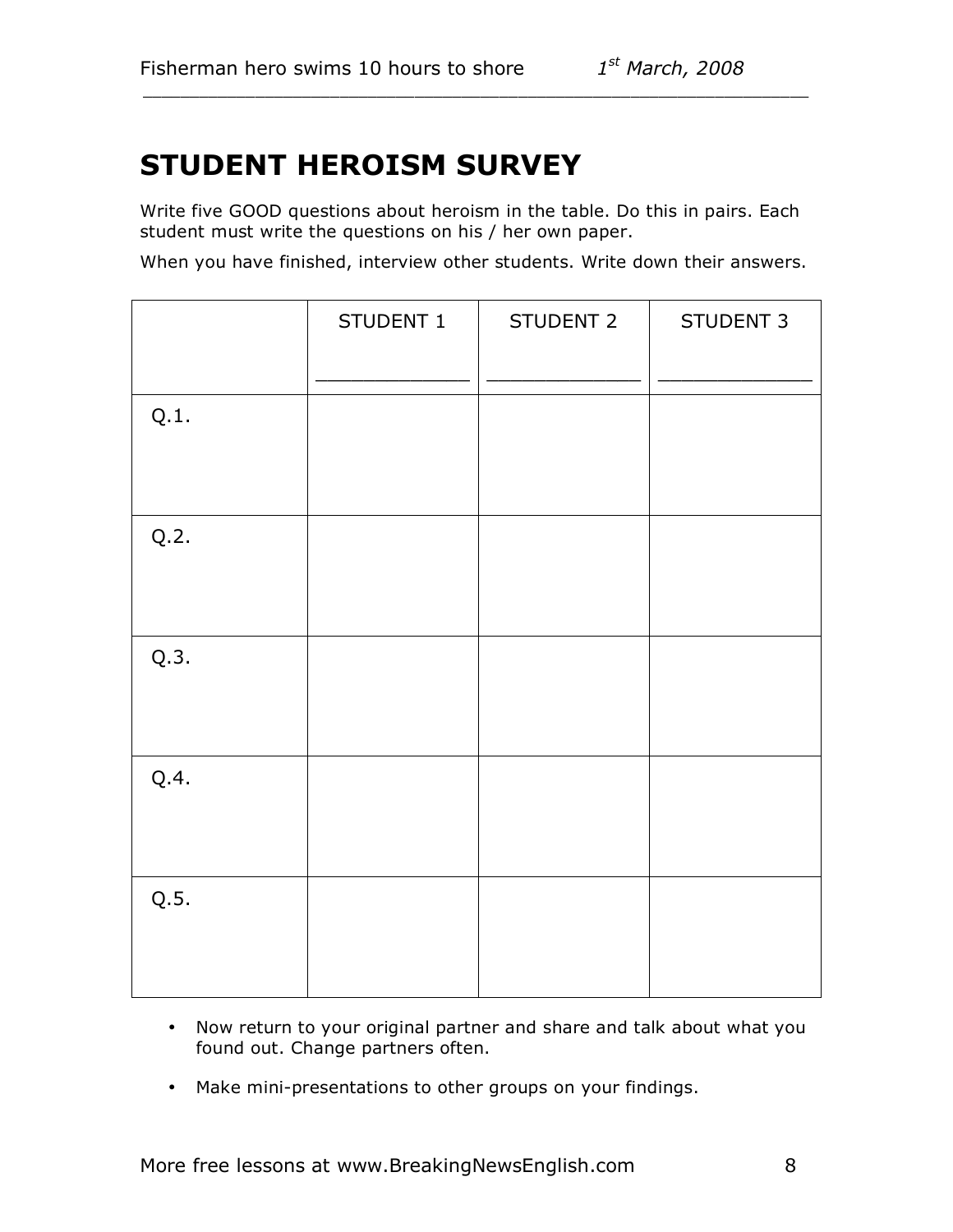#### **DISCUSSION**

STUDENT A's QUESTIONS (Do not show these to student B)

\_\_\_\_\_\_\_\_\_\_\_\_\_\_\_\_\_\_\_\_\_\_\_\_\_\_\_\_\_\_\_\_\_\_\_\_\_\_\_\_\_\_\_\_\_\_\_\_\_\_\_\_\_\_\_\_\_\_\_\_\_\_\_\_\_\_\_\_\_\_\_

- a) What did you think when you read the headline?
- b) What springs to mind when you hear the word 'hero'?
- c) Have you ever been a hero?
- d) Who are your heroes?
- e) What do you think of Michael Williams' feat of endurance?
- f) What would you do if you were in the same position as Michael Williams – i.e. your boat has sunk in the middle of the ocean?
- g) Do you think Mr Williams' heroic actions will change his life forever?
- h) What do you think John Jarrett said to Michael Williams?
- i) Have you ever been in a survival situation?

--------------------------------------------------------------------

STUDENT B's QUESTIONS (Do not show these to student A)

- a) Did you like reading this article?
- b) Would you like to be hero?
- c) Do you think this is a sad or happy story?
- d) Is what happened to Michael Williams and John Jarrett a miracle?
- e) Do you have "determination like no other person"?
- f) What's the most heroic thing you've ever done?
- g) Is having a hero important?
- h) What questions would you like to ask Michael Williams and John Jarrett?
- i) Did you like this discussion? Why (not)?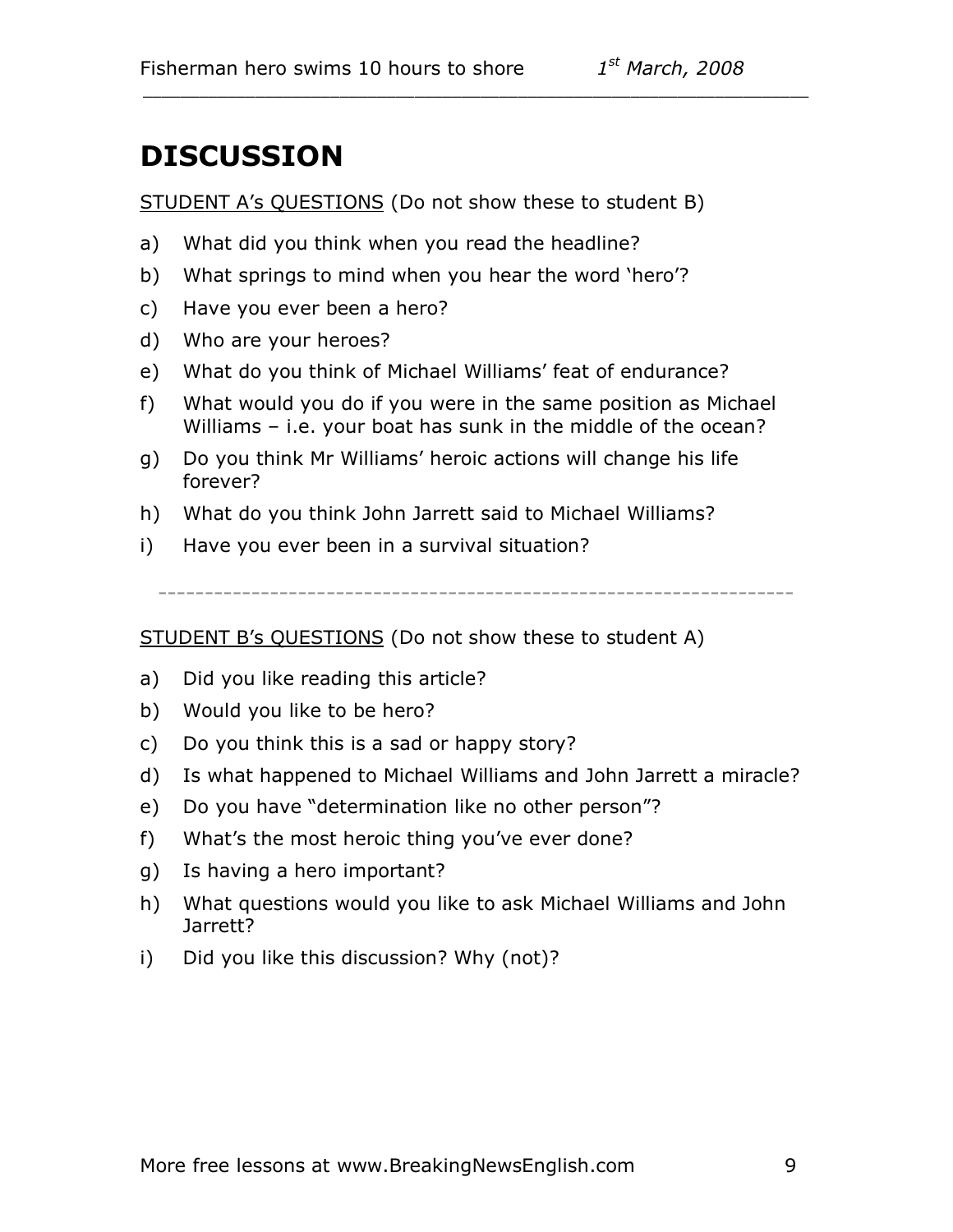## **LANGUAGE**

**CORRECT WORD:** Put the correct words from a–d below in the article.

\_\_\_\_\_\_\_\_\_\_\_\_\_\_\_\_\_\_\_\_\_\_\_\_\_\_\_\_\_\_\_\_\_\_\_\_\_\_\_\_\_\_\_\_\_\_\_\_\_\_\_\_\_\_\_\_\_\_\_\_\_\_\_\_\_\_\_\_\_\_\_

An Australian fisherman has been  $(1)$  \_\_\_\_ a national hero after he swam for 10 hours in shark-(2) \_\_\_\_ waters to help his colleagues. Michael Williams, 39, amazed rescue workers and emergency services after his marathon 12 kilometre swim (3) \_\_\_\_ the coast of New South Wales. His shrimp trawler hit a coral reef and sank very quickly. There was no time to radio for help (4) \_\_\_\_ Williams and the two other fishermen on the boat had no choice but to jump into the sea. The three men became separated in the dark and Williams decided to swim to the shore. His (5) \_\_\_\_ of endurance amazed rescue workers and the fishing community. His efforts meant he was able to save one of his two crew mates. A rescue helicopter pulled John Jarrett, 41, from the ocean soon after Williams  $(6)$  \_\_\_\_ the alarm.

Emergency services called  $(7)$  \_\_\_\_ the search for the third man, the boat's captain, Charlie Picton. Police said evidence suggested he had drowned. Police officers described the survival of Williams and Jarrett as nothing (8) \_\_\_\_ of "miraculous". A search and rescue specialist, Steve Willis said very few people could survive such an ordeal. He told reporters: "The expected survival time for most people in (9) \_\_\_\_ conditions would be a few hours." Williams is making a full recovery in hospital, suffering from (10) \_\_\_\_ and bruises, exhaustion and sunburn. Jarrett is also doing well after being severely dehydrated. He never (11) \_\_\_\_ his survival, telling the media: "I've got a determination like no other person…I wasn't going to die out there, no way." He did (12) \_\_\_\_ that he would never go to sea again.

| 1.  | (a) | healed     | (b) | holed    | (C) | hauled    | (d) | hailed      |
|-----|-----|------------|-----|----------|-----|-----------|-----|-------------|
| 2.  | (a) | infest     | (b) | infested | (c) | infests   | (d) | infestation |
| 3.  | (a) | off        | (b) | in       | (c) | on        | (d) | next        |
| 4.  | (a) | although   | (b) | but      | (c) | <b>SO</b> | (d) | however     |
| 5.  | (a) | foot       | (b) | feet     | (c) | feat      | (d) | fate        |
| 6.  | (a) | increased  | (b) | raised   | (c) | upped     | (d) | lifted      |
| 7.  | (a) | off        | (b) | up       | (c) | on        | (d) | out         |
| 8.  | (a) | shortening | (b) | shortest | (C) | shorten   | (d) | short       |
| 9.  | (a) | that       | (b) | those    | (C) | then      | (d) | their       |
| 10. | (a) | wounds     | (b) | stitches | (C) | scars     | (d) | cuts        |
| 11. | (a) | doubtless  | (b) | doubt    | (c) | doubted   | (d) | doubtable   |

12. (a) add (b) plus (c) join (d) total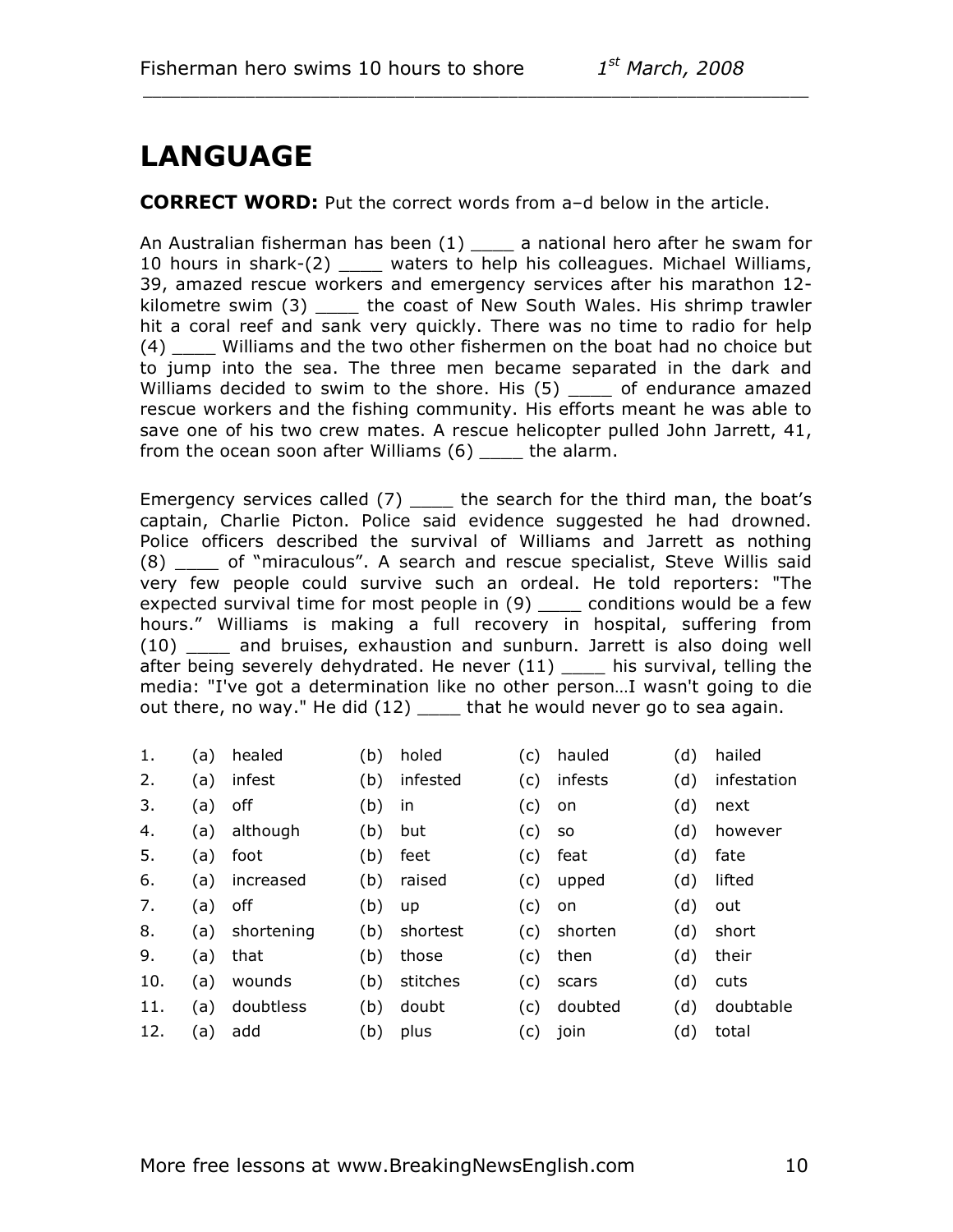#### **WRITING:**

Write about heroism for 10 minutes. Correct your partner's paper.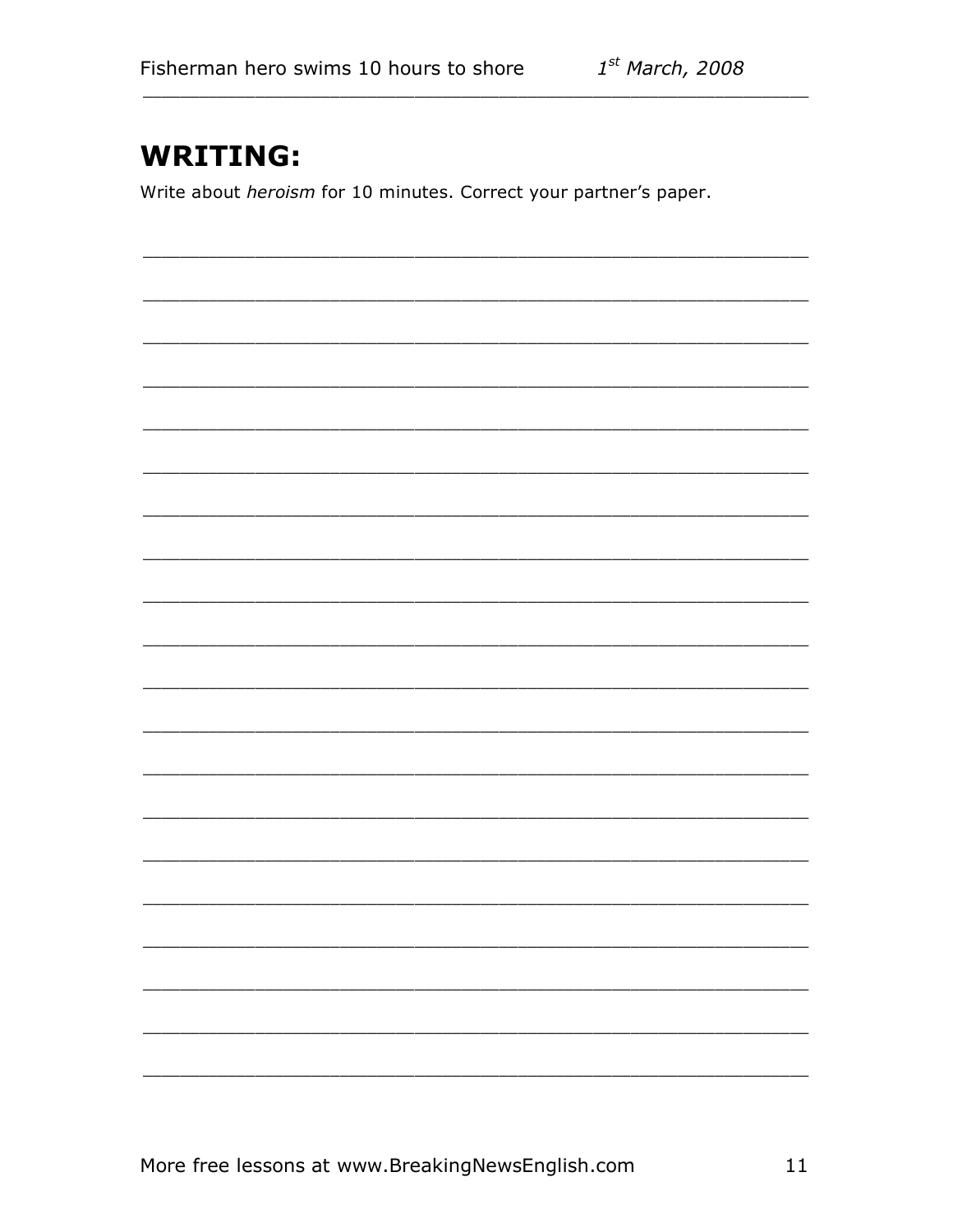## **HOMEWORK**

**1. VOCABULARY EXTENSION:** Choose several of the words from the text. Use a dictionary or Google's search field (or another search engine) to build up more associations / collocations of each word.

\_\_\_\_\_\_\_\_\_\_\_\_\_\_\_\_\_\_\_\_\_\_\_\_\_\_\_\_\_\_\_\_\_\_\_\_\_\_\_\_\_\_\_\_\_\_\_\_\_\_\_\_\_\_\_\_\_\_\_\_\_\_\_\_\_\_\_\_\_\_\_

**2. INTERNET:** Search the Internet and find out more about heroes. Share what you discover with your partner(s) in the next lesson.

**3. SURVIVAL:** Make a poster showing the different ways to survive (a) at sea, (b) in the desert, (c) in the jungle and (d) in life. Show your work to your classmates in the next lesson. Did you all have similar things?

**4. NATIONAL HERO:** Write a magazine article about being a national hero. What act of heroism did you do? Include imaginary interviews with yourself and the person whose life you saved.

Read what you wrote to your classmates in the next lesson. Write down new words and expressions.

**5. LETTER:** Write a letter to a survival expert. Ask him/her three questions about survival. Give him/her three situations you would like survival information on. Read your letter to your partner(s) in your next lesson. Your partner(s) will answer your questions.